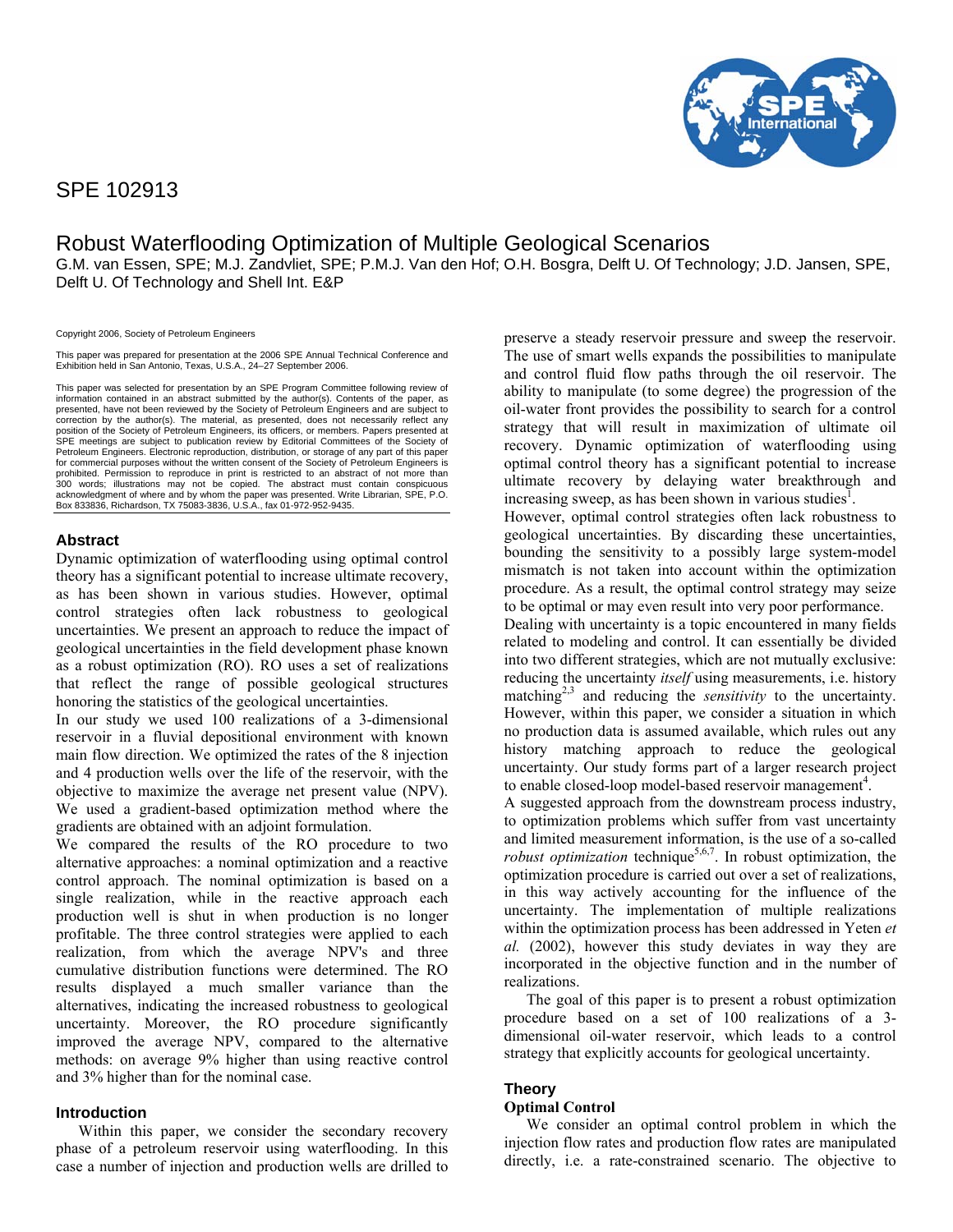optimizing the oil recovery is represented by the maximization of the net present value (NPV) of the cumulative oil production over a fixed time horizon without a discount factor. The objective function (or cost function) is thus given by<sup>1</sup>:

1 *K k o ok w wk i ik k J tr r r* ⎡ ⎤ ⎢ ⎥ , ,, ⎣ ⎦ <sup>=</sup> = ∆ ⋅ − ⋅ −⋅ , ∑ *q qq* ………………….(1)

where  $r_o$  is the oil revenue [ $\gamma/m^3$ ],  $r_w$  the water production costs  $[\frac{1}{3} \text{ and } r_i$  the water injection costs  $[\frac{1}{3} \text{ and } r_i$  which are all assumed constant. The term *K* presents the total number of time steps *k* and  $\Delta t_k$  the time interval of time step *k* in [*day*]. The terms  $q_{o,k}$  represents the total flow rate of produced oil [ $m^3$ /*day*],  $q_{w,k}$  the total flow rate of produced water [ $m^3$ /*day*] and  $q_{i,k}$  the total flow rate of injected water  $[m^3/day]$ , at time step index *k*.

The optimization problem involves finding the optimal injection and production flow rates  $q^*$  that maximize the performance measure *J*, while honoring the dynamic system equations. We use a gradient-based optimization algorithm to converge to the (possibly locally) optimal flow rates. The gradients  $\frac{\partial J}{\partial q}$  are obtained by solving a system of adjoint equation as described in Brouwer and Jansen (2004) and Sarma *et al*. (2005). Appendix A provides a description of the adjoint-based method to obtain the gradient information.

The gradients  $\frac{\partial J}{\partial q}$  are used in a steepest descent algorithm to iteratively converge to the optimal input trajectory:

<sup>1</sup> , *<sup>n</sup> <sup>J</sup>* <sup>τ</sup> <sup>+</sup> <sup>∂</sup> = +⋅ ∂ *<sup>n</sup> q q q* …………………………………….…(2)

where  $\tau$  is the step size of the algorithm. We use a fixed step size *τ*. A line search to find the direction of the greatest descent will speed up convergence, however as this study is not aimed at improving on convergence speed, a fixed *τ* is used for simplicity reasons.

Using Eq. (2), a situation may occur in which the new flow rates  $q^{n+1}$  do not obey Eq. (13) and Eq. (14), as they were discarded in the Hamiltonian function Eq. (15). In order to ensure that they comply with the constraints, a feasible search direction *d* of the gradient vector  $\frac{\partial J}{\partial q}$  needs to be determined. Sarma *et al.* (2006) propos a rather complicated method to obtain feasible directions if there are state constraints. However, as we are dealing with *linear* equality and inequality constraints on the *input variables only*, we can simply apply the *gradient projection method* as described in Luenberger (1984), to determine *d*.

Using *d*, the steepest descent algorithm thus becomes:

$$
q^{n+1} = q^n + \tau \cdot d, \quad (3)
$$

Determining the feasible search direction *d* however does still not guarantee that  $q^{n+1}$  is feasible, given the fixed step size *τ*. It merely ensures that a certain  $\tau > 0$  exists for which it is feasible. For this reason, after *d* is determined, it is subsequently checked for its feasibility. If not the case,  $\tau$  is scaled down until a feasible  $q^{n+1}$  is reached.

### **Geological Scenarios**

The need to model uncertainty is an inevitable result of the modeling process itself; it is simply impractical or impossible to capture all dynamics and properties of a real dynamical system. Adopting a single "uncertain" model description in a model-based control scheme however, does not always create problems. The modeling error may be small and output and measurement data can be used to correct the predicted state and parameter values to their "real" values.

Unfortunately, this does not hold for control strategies based on reservoir models. The geological uncertainty is generally profound, due to the noisy and sparse nature of seismic data, core samples and borehole logs. Besides, during production this uncertainty can be reduced only marginally, as the measurement and output data provide only limited information on the real values of the (large number of) states and model parameters.

The consequence of a large number of uncertain model parameters  $(\theta)$  is the broad range of possible models that may satisfy the seismic and core sample data. Nevertheless, in many cases a single reservoir model is adopted for simplicity reasons, in which the uncertain parameters *θ* are converted to deterministic parameters *α* by taking their expected values, i.e.  $\alpha$  := *E*[ $\theta$ ]. However, as we are looking at the NPV (denoted by *J)* as a measure of performance, we are far more interested in the *expected NPV* over the uncertainty space **Θ** (spanned by the uncertain parameters  $\theta$ ). It should be noted that this is generally not the same as taking the expected value of the uncertain parameters, i.e.:

$$
E_{\theta}\big[J\big(q,\theta\big)\big]\neq J\big(q,E_{\theta}\big[\theta\big]\big),\quad \theta\in\Theta.
$$
 (4)

A better approximation of the expected NPV may be obtained by discretizing the uncertainty space **Θ**, resulting in a finite number  $(N_R)$  of realizations of  $\theta$  and calculating the expected value over the discretized uncertainty space:

$$
E_{\theta}\big[J\big(q,\theta\big)\big]\approx E_{\theta_d}\big[J\big(q,\theta_d\big)\big], \quad \theta_d:=\big\{\theta_1,\ldots,\theta_{N_R}\big\},\ldots\ldots(5)
$$

where  $\theta_d$  is the finite set of (deterministic) realizations of  $\theta$ . Generally, the realizations are equiprobable, in which case the right-hand side of Eq. (5) is simply the average of the *J*'s, given by:

( ) ( ) 1 <sup>1</sup> , ,. *<sup>R</sup> d N d i R i EJ J N* <sup>=</sup> ⎡ ⎤ <sup>=</sup> *<sup>θ</sup>* ⎣ ⎦ *<sup>q</sup> <sup>θ</sup>* ∑ *<sup>q</sup> <sup>θ</sup>* ………….…….……..(6)

If we assume the modeling uncertainty is limited to uncertainty caused by a lack of information on the true geological structure of the reservoir, the realizations of *θ* are usually referred to as *geological scenarios*. Different methods are available to create an ensemble of geological scenarios. Using more conventional methods, a geologist may create a number of scenarios based on his own knowledge and experience with comparable reservoirs. The uncertainty space thus provides the geologist with the boundaries within which he can design possible realizations. The advantage of such a method is that geological realism of the scenarios is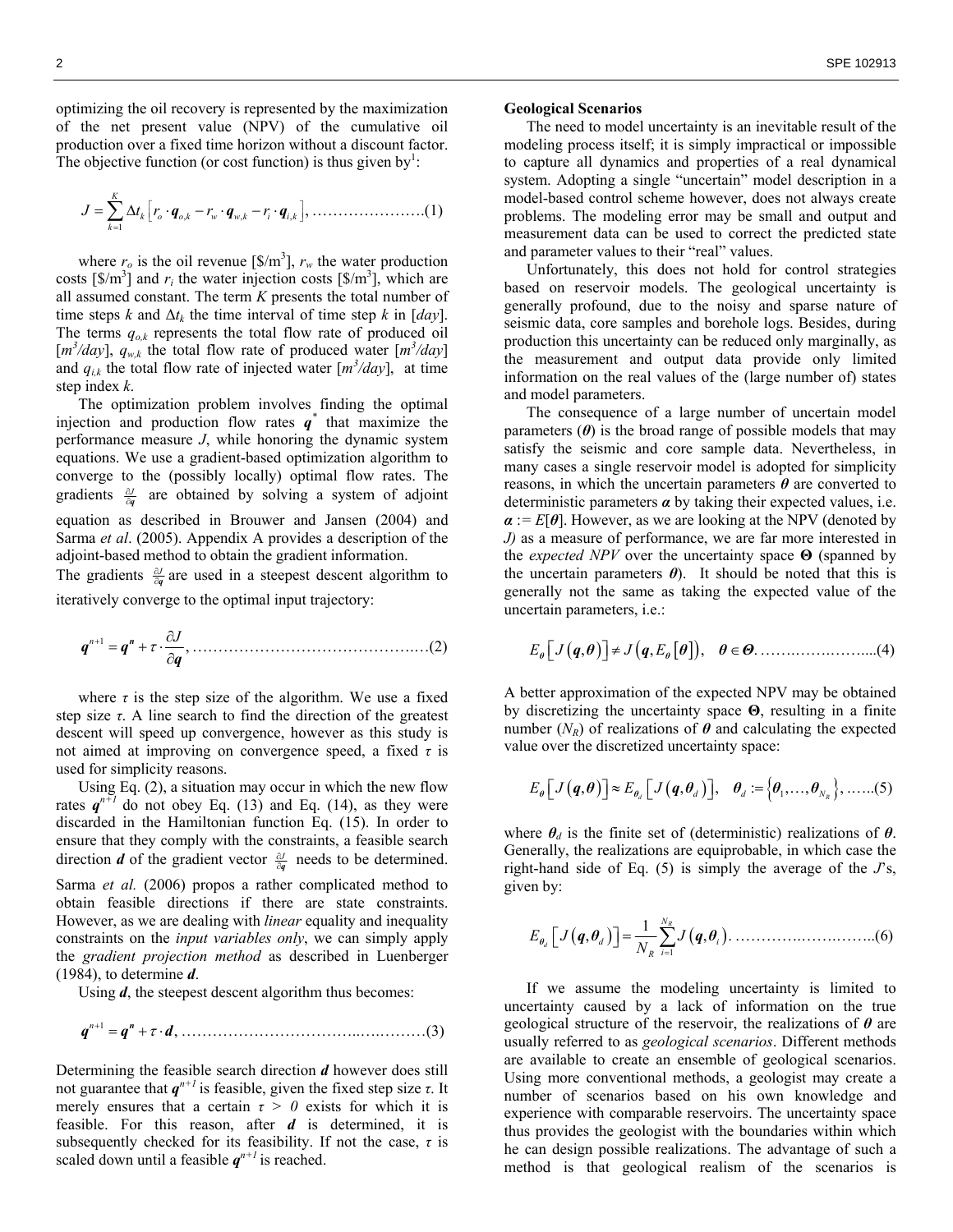guaranteed. It is however a rather subjective process, as a result of which the set may be biased. A geostatistics based method, like multiple-point geostatistics<sup>11,14</sup>, incorporates statistical information on geological parameters and consequently does not suffer from this problem. It is however harder to generate geologically realistic structures in this manner.

#### **Robust Optimization**

The use of an ensemble of geological scenarios to determine the expected revenues from a reservoir, given a specified production strategy is not uncommon. Implementing such an ensemble in an optimization scheme has however not yet found its way into oil recovery optimization methods. Using a set of realizations to account for the impact of uncertainty within optimization problems, which suffer from uncertainty and limited measurement information, is not uncommon in the downstream industry. These optimization procedures are referred to as *robust optimization* (RO) techniques.

Within robust optimization, the set of realizations may be used in different ways to account for the impact of uncertainty. These different approaches are represented by so-called robust optimization *objectives*<sup>4,6,7</sup>.

The most straightforward RO objective is using the expected outcome over the set of realizations, which is in our case equal to Eq. (6) in the previous section. Other objectives may involve incorporating the variance of the outcomes or a worst case approach. In this work however, we limit ourselves to the expected NPV, represented by the robust objective function  $\overline{J}$ .

( ) ( ) 1 <sup>1</sup> , . <sup>θ</sup> = <sup>=</sup> ∑ *NR i R i Jq Jq <sup>N</sup>* ………………….…….……….(7)

This results in the following robust optimization problem:

( ) ( ) 1 1 max max , . θ = ⎛ ⎞ <sup>=</sup> ⎜ ⎟ ⎝ ⎠ <sup>∑</sup> *NR <sup>i</sup> q q <sup>R</sup> <sup>i</sup> Jq Jq <sup>N</sup>* …………..………..(8)

From this formulation follows that calculating the expected NPV  $(\bar{J})$  involves a linear operation. As a result, calculating the gradients of Eq. (8) involves a linear operation of the gradients of each realization:

1 1 *Nr r r r J J qN q* <sup>=</sup> <sup>∂</sup> <sup>∂</sup> = . ∂ ∂ <sup>∑</sup> …………………………….….……...(9)

The fact that calculating the "mean" gradients  $\frac{\partial \bar{J}}{\partial q}$  involves

a linear operation has the advantage that the gradients of each realization can be determined separately. As a result, the gradients can be calculated in a sequential manner instead of simultaneously, which would result in a considerable computational burden, limiting the number of realizations to be used. Calculating the gradients sequentially solves this problem, but it does lead to an extended simulation time by a



**Fig. 1: Example: Permeability field and well locations of realization number 1 of a set of 100 realizations.** 

factor *Nr*. However, the fact that the calculations are decoupled allows for parallel calculations on multiple computers.

#### **Example**

We consider a waterflooding example of a 3-dimensional oil-water reservoir model, containing 8 injection wells and 4 production wells over a time horizon of 10 years. It is modeled with 18.553 grid blocks of dimension *8m×8m×4m*, and there are 7 vertical layers. The remaining geological and fluid properties used in this example are presented in Table 1. The minimum rate for each well is chosen equal to 0.02  $[m^3/day]$ , as setting the rate equal to 0  $[m^3/day]$  presents numerical problems when solving the system of adjoint equation. The maximum rate for each well is fixed at a rate of 160  $[m^3/day]$ . The reservoir is located in a fluvial depositional environment with known main flow direction. Seismic and core sample data is assumed to provide no specific knowledge on the meandering structure of the fluvial depositions. This lack of information on the "real" subsurface structures is assumed to be the major contributor to geological uncertainty.

A set of 100 equiprobable geological scenarios of the reservoir was generated, based on geological insight rather than a geostatistical method. It represents the range of possible geological structures, within the boundaries of the geological uncertainties. One of these scenarios is assumed to be (a close approximation) of the true reservoir. Which one however is unknown.

| TABLE 1 – GEOLOGICAL AND<br><b>FLUID PROPERTIES EXAMPLE</b> |           |                         |  |  |
|-------------------------------------------------------------|-----------|-------------------------|--|--|
| Φ                                                           | 0.20      | -1                      |  |  |
| $\rho_o$ (1 bar)                                            | 1000      | $\lceil k g/m^3 \rceil$ |  |  |
| $\rho_w$ (1 bar)                                            | 1000      | $\lceil k g/m^3 \rceil$ |  |  |
| $c_{\alpha}$                                                | $10^{-5}$ | [1/bar]                 |  |  |
| $c_{w}$                                                     | $10^{-5}$ | [1/bar]                 |  |  |
| $\mu_{o}$                                                   | $10^{-3}$ | [Pa s]                  |  |  |
| $\mu_w$                                                     | $10^{-3}$ | [Pa s]                  |  |  |
| p(0)                                                        | 400       | [bar]                   |  |  |
| S(0)                                                        | 0.10      | [-]                     |  |  |
| $p_{\textit{cow}}$                                          | $\theta$  | [bar]                   |  |  |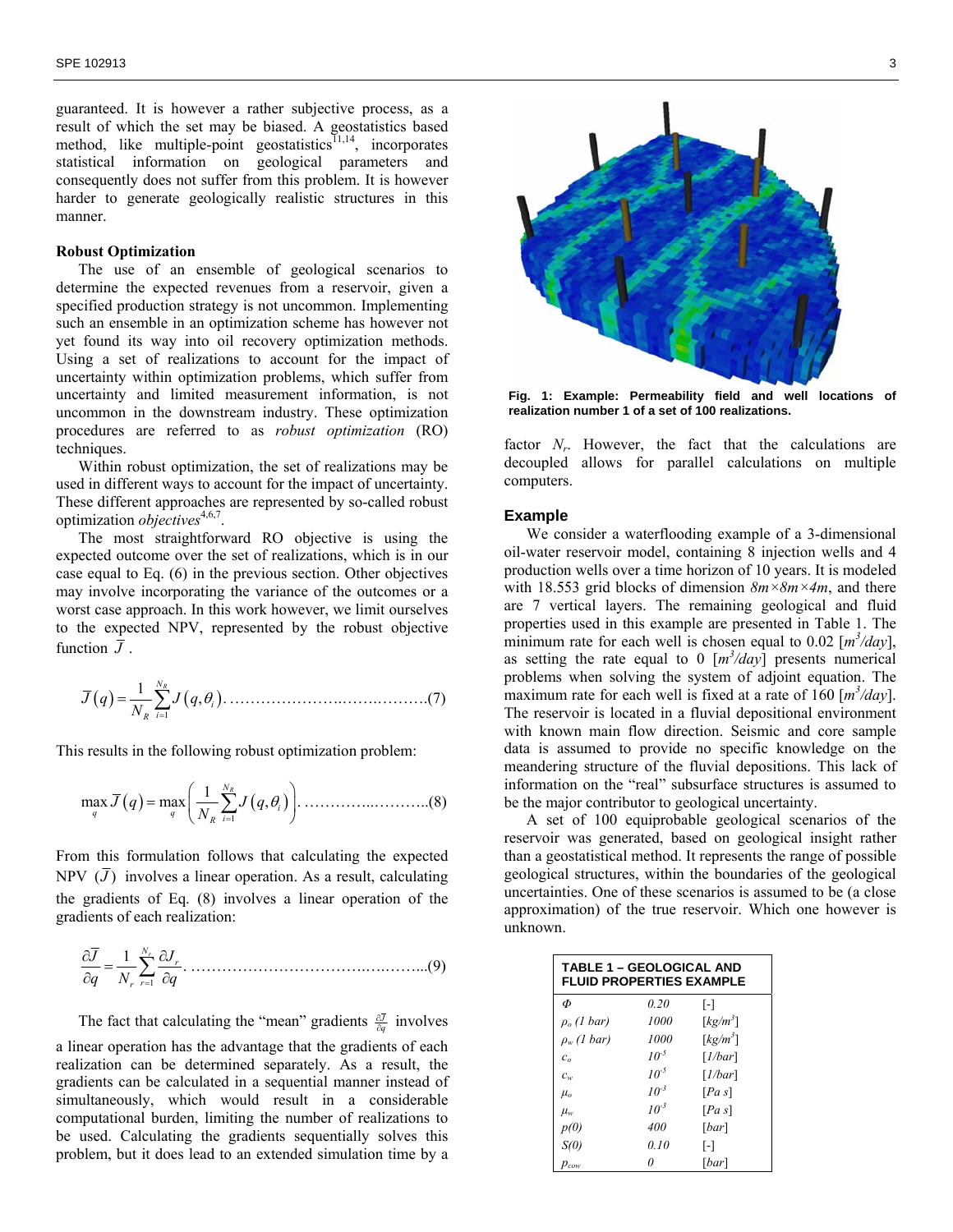

**Fig. 2: Permeability field of 6 (randomly chosen) realizations out of a set of 100, showing alternative fluvial structures. The realizations are assumed to have equal probability of occurance.** 

 The absolute permeability field and well locations of the first realization of the set is depicted in Fig. 1. Fig. 2 displays the absolute permeability field of a selection of realizations frm the set without the wells.

We consider 3 different production strategies: a reactive approach, a nominal optimization approach using only one realization and a robust optimization approach using the entire set of realizations. Their performance is evaluated using the objective function as defined in Eq. (1), with  $r_o = 126$  [ $\frac{5}{m^3}$ ], *rw=19* [*\$/m<sup>3</sup>* ] and *ri=6* [*\$/m<sup>3</sup>* ].

Using the reactive approach, each production well is simply shut in if production is no longer profitable, where the profitability threshold corresponds to a watercut of 87%. The injection flow rates and production flow rates are fixed at 24  $[m^3/day]$  and 48  $[m^3/day]$  respectively. However, when a production well is shut in, the injection rate of each injection well is proportionally scaled down in order to meet Eq.  $(14)$ . Due to its reactive nature, the strategy does not require any assumption on the geological structure of the reservoir. Hence, this strategy will be treated as a benchmark to the remaining optimal control strategies that need a predictive reservoir model or models to determine a strategy. The reactive control strategy is applied to each of the 100 members of the set of realizations, resulting in 100 values of the objective function  $(1)$ .

The nominal optimization approach is based on a single realization, which is assumed to be the "best guess". We select realization number 1 as the basis on which to determine the nominal optimal control strategy, however any of the 100 realizations would be a fair choice as they are assumed equiprobable.

|              |                     | <b>TABLE 2 - RESULTS</b> |         |                        |          |
|--------------|---------------------|--------------------------|---------|------------------------|----------|
|              | reactive<br>control | nominal<br>optimization  |         | robust<br>optimization |          |
| minimal NPV  | 40.7 M\$            | 43.4 M\$                 | +6.6%   | 45.0 MS                | $+10,6%$ |
| maximal NPV  | 46.5 M\$            | 49.1 M\$                 | $+5.6%$ | 49.4 M\$               | $+6.2%$  |
| expected NPV | 43.8 M\$            | 46.5 M\$                 | $+6.2%$ | 47.8 M\$               | $+9,1%$  |

The strategy is determined using the gradient-based optimization procedure and requires little over 3 hours to converge to the optimal solution on a single computer. The resulting production strategy is subsequently applied to the 100 realizations resulting in 100 values of the objective function.

The robust optimization approach uses the entire set of realizations to determine a control strategy that maximizes the expected NPV over the entire set of realizations. The robust optimal control strategy is determined using the same gradient-based optimization procedure as in the nominal optimization approach. However, calculating the "robust" gradient information requires calculating the gradients for each realization individually. Hence, the simulation time is about 100 times longer than the time needed for the nominal optimization approach, i.e. approximately 2 weeks.

Each of the three approaches results in 100 values of the objective function. From these values the minimum, maximum and mean value is calculated as presented in Table 2. Furthermore, 3 cumulative distribution functions are determined, based on these values, as depicted in Fig. 3.



**Fig. 3: Cumulative Distribution Functions of three different control strategies: Reactive Control, Nominal Optimization and Robust Optimization, based on the resulting NPV's of each realization in a set of 100.**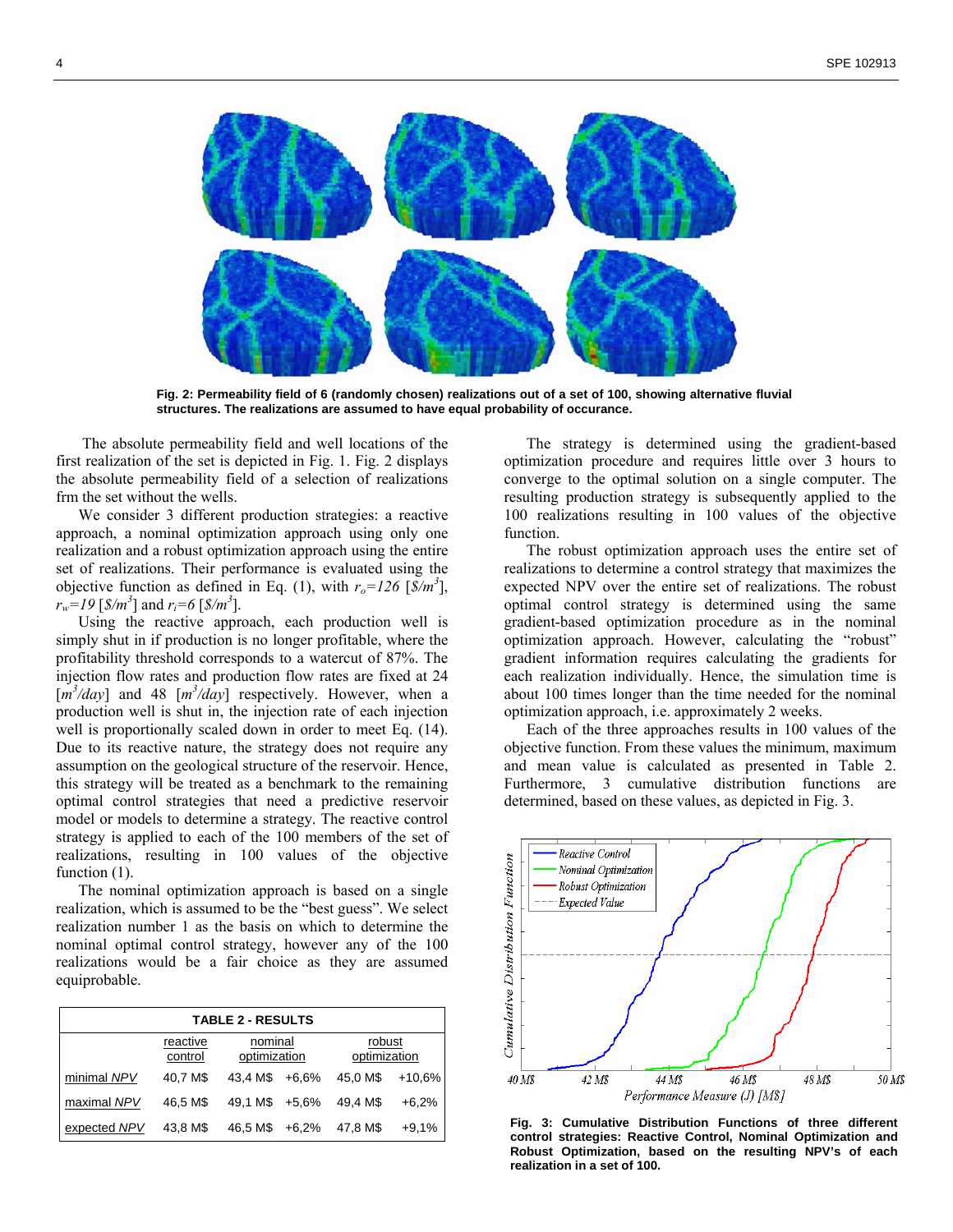

**Fig. 4: Cumulative Distribution Functions, showing the added distribution function based on the the NPV's resulting from applying the robust optimization strategy to an extra set of 100 alternative realizations.** 

Compared to the reactive approach, the nominal strategy results in a major improvement of *8,8%* on the NPV of realization number 1 (on which the optimal strategy is based) . However, if one applies the nominal strategy to the entire set of realizations, which reflect the geological uncertainty, the expected improvements are less profound, as can be observed in Table 2. It shows that the expected NPV is *6.2%* higher than the expected NPV using a reactive approach, but this is less than what one would expect based on an evaluation of the single model only.

Fig. 3 and Table 2 also show that the robust optimization strategy results in a higher expected NPV compared to the nominal optimization strategy and the reactive control strategy. As the objective to the robust optimization procedure is the maximization of the expected NPV, this is not unexpected and indicates that the procedure is successful.

Finally, although no claims were made on the range of possible NPV's, the cumulative distribution function of the robust optimization approach has a smaller distribution of NPV's compared to the other two methods. This reduction in variance is obviously an advantageous quality, as it provides more certainty within the decision process whether or not to exploit a particular oil reservoir.

### **Validation**

The robust optimization strategy derived based on the set of realizations provides a significant improvement of the expected NPV and range of possible NPV values. However, robustness can truly be claimed if these good results also hold for any realization which is outside the set used, but is also within the boundaries laid out by the geological uncertainty.

In order to validate "robustness" we have generated an alternative set of 100 different realizations in correspondence with the properties of the geological uncertainty. Subsequently we applied the robust control strategy to this alternative set of realizations. The resulting NPV's are again used to determine a cumulative distribution function which is presented in Fig. 4.

Fig. 4 shows clearly that the results of the robust optimization strategy, applied to the second set of realization produces an almost identical cumulative distribution function

as the initial one. This shows that the robust optimization strategy does in fact introduce robustness to the impact of geological uncertainty on the NPV in this example

#### **Conclusion**

A robust optimization technique is an attractive approach to oil recovery optimization problems, as it creates a bridge between two research fields within the E&P industry: dealing with geological uncertainty and maximizing oil recovery revenues. The results following from the motivating example point out that a robust optimization procedure is able to improve the expected NPV significantly and results in a smaller range of possible NPV outcomes Besides this, the expected NPV and range of outcomes seem to hold for the entire range of possible geological scenarios which correspond to the uncertainty.

Within this work, injection and production flow rates are used to manipulate the progression of the oil-water front in the reservoir. The equality constraint, resulting from using flow rate control, limits the search space of the optimization algorithm. Incorporating a well model into the system of adjoint equations allows for the optimization to be carried out over the control valve settings. Using these valve settings, the use of an additional equality constraint is no longer necessary.

No measurement information is assumed available, within this study. Additional measurement information can however be used to reduce the geological uncertainty associated within the reservoir model. In future research on robust optimization of reservoir flooding, a more integrated approach is advised, in which measurements can be used to narrow the set of realizations or estimate the probability of each realization.

#### **Nomenclature**

*Reservoir Modelling* 

| pressure   | Pa                     |
|------------|------------------------|
| saturation |                        |
| porosity   | l-l                    |
| viscosity  | [Pa s]                 |
| density    | $\left[kg/m^3\right]$  |
| flow rate  | $\left[m^3/day\right]$ |
|            | [m/Pa s]               |
| oil        | l-l                    |
| water      | $\vert$ – $\vert$      |
| injection  |                        |
|            | well constant          |

#### *Optimization*

|                | <i>performance measure</i>  |
|----------------|-----------------------------|
| $\overline{J}$ | average performance measure |
| q              | control vector (flow rates) |
| $q_{min}$      | minimum flow rate           |
| $q_{\rm max}$  | maximum flow rate           |
| x              | state vector                |
| $x_0$          | initial condition           |
| Η              | Hamiltonian                 |
| λ              | adjoint vector              |
| k              | time index                  |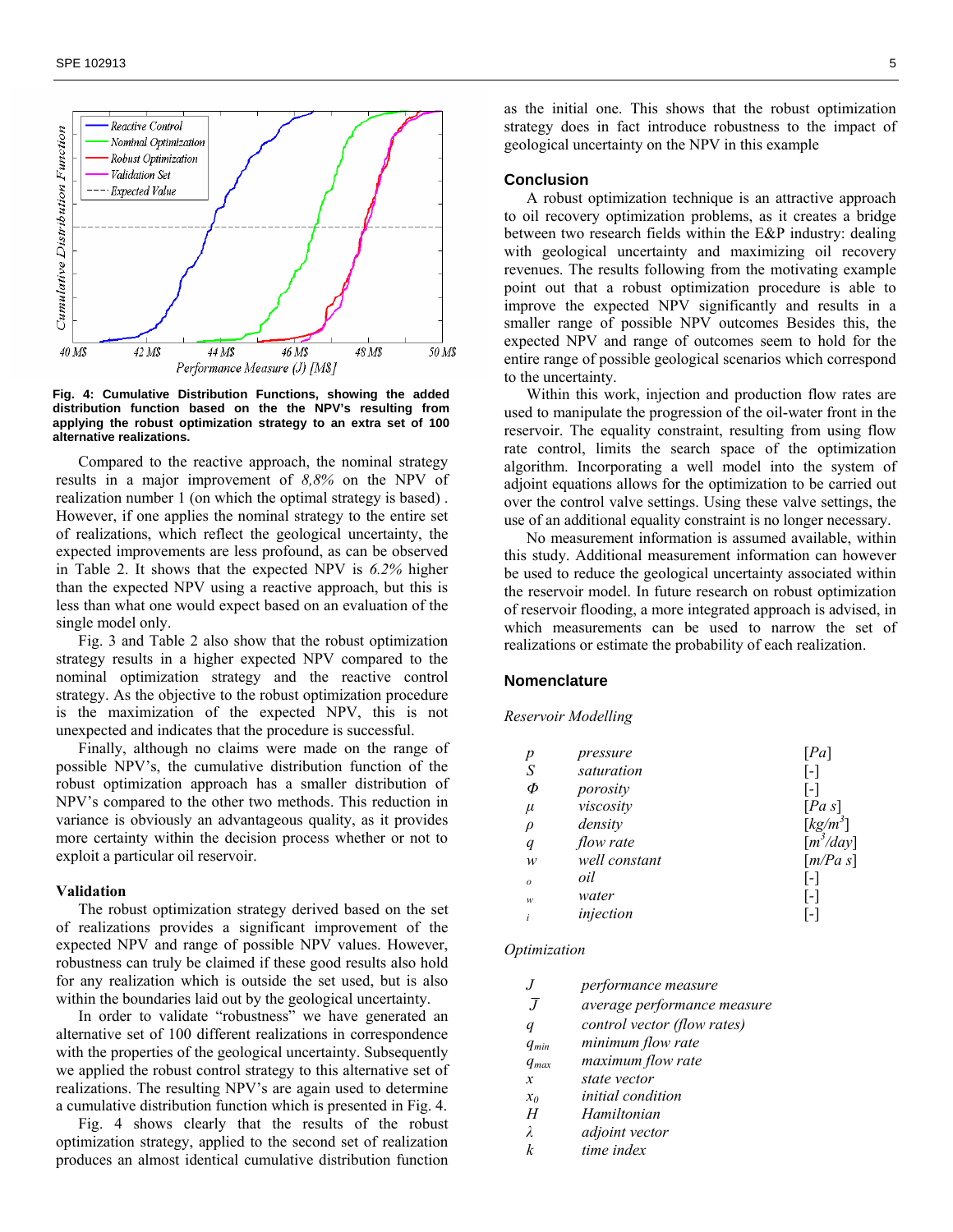- *N number of time steps*
- *NR number realizations*
- *τ step size SD algorithm*
- *d feasible gradient vector*

#### **References**

- 1. D.R. Brouwer and J.D. Jansen: "Dynamic optimization of water flooding with smart wells using optimal control theory", *SPEJ*, vol. 9, 2004, pp 391-402.
- 2. L. Landa and R.N. Horne: "A procedure to integrate well test data, reservoir performance history and 4-D seismic information into a reservoir description", paper SPE Annual Technical Conference and Exhibition, 1997.
- 3. R. Li, A.C. Reynolds and D.S. Oliver: "History matching of three-phase flow production data", *SPEJ*, vol. 8, issue 4, 2003, pp 328-340
- 4. J.D. Jansen, D.R. Brouwer, G. Naevdal, and C.P.J.W. van Kruijsdijk: "Closed-loop reservoir management", *First Break*, vol. 23, 2005, pp 43-48.
- 5. B. Srinivasan, D. Bonvin, E. Visser and S. Palanki: "Dynamic optimization of batch processes: II. Role of measurements in handling uncertainty", *Computers & Chemical Engineering*, vol. 27, issue 1, 2003, pp 27-44.
- 6. P. Terwiesch, D. Ravemark, B. Schenker, and D.W.T. Rippin: "Semi-batch process optimization under uncertainty: Theory and experiments", *Computers & Structures,* vol. 79, issue 1, 1998, pp 77-86.
- 7. D. Ruppen, C. Benthack, and D. Bonvin: "Optimization of batch reactor operation under parametric uncertainty computational aspects", *Journal of Process Control*, vol. 5, issue 4, 1995, pp 235-240.
- 8. B. Yeten, L.J. Durlofsky, and K. Aziz , "Optimization of Smart Well Control", paper SPE International Thermal Operations and Heavy Oil Symposium and International Horizontal Well Technology Conference, 2002
- 9. P. Sarma, K. Aziz, and L.J. Durlofsky, "Implementation of Adjoint Solution for Optimal Control of Smart Wells", paper SPE Reservoir Simulation Symposium, 2005.
- 10. P. Sarma, W.H. Chen, L.J. Durlofsky and K. Aziz, "Production Optimization With Adjoint Models Under Nonlinear Control-State Path Inequality Constraints", paper Intelligent Energy Conference and Exhibition, 2006
- 11. D.G. Luenberger: "Linear and Nonlinear Programming", Second Edition, Addison-Wesley, 1984.
- 12. Strebelle, S.: "Sequential Simulation Drawing Structures from Training Images", *Ph.D. thesis*, Stanford University, 2000.
- 13. D.E. Kirk, "Optimal Control Theory, an introduction", Prentice-Hall, 1970.
- 14. J. Caers, S. Strebell, and K. Payrazyan: "Stochastic integration of seismic data and geologic scenarios", *The Leading Edge*, vol. 22, 2003, pp 192-196.

### **Appendix A – Gradient calculation using system of adjoint equations**

The dynamic reservoir model can be described by the following state-space formulation:

1 0 () () , *kk kkk given* <sup>+</sup> *Vx x Tx x q x* ⋅ = ⋅+ = …………….(10)

where  $x_k$  denotes the state variables with elements corresponding to oil pressures and water saturations in all grid blocks at time step index *k*. The matrix  $V(x_k)$  contains the storage terms and  $\hat{T}(x_k)$  the transmissibility terms<sup>1</sup>.

The injection and production rates are subject to inequality constraints as they are bounded by a minimum  $(q_{min})$  and maximum (*qmax*) rate. Secondly, an additional equality constraint is implemented, stating that the total injection rate  $(q_i)$  must equal the total production rate  $(q_o + q_w)$  at each time step *k*, meant to keep the reservoir pressure constant. It is introduced within the optimal control problem to avoid a gas breakout if the reservoir pressure decreases below bubblepoint pressure. This results in the following mathematical formulation:

1 max ( ) max ( ) *K k k k J L* = <sup>=</sup> ∑ , , *q q q xq* …………………….…..(11)

( ) *k kk* 1 0 *s t F given* <sup>+</sup> . . = ,, = , *x xq x* ………..………....(12)

*q qq min k max* ≤ ≤ ,………………………………....(13)

*qq q ok wk ik* , + , , = , ………………….……………...(14)

where *F* represents the system equations as described in Eq. (10), *L* represents the integral part of the performance measure (1) and  $x_0$  is a vector containing the initial conditions.

Various approaches to dynamic optimization problems exist, from which we evaluate four to be applied to the optimization of the oil recovery: a gradient-based method, a shooting method, a simultaneous method and dynamic programming<sup>8</sup>. The latter two are not able to deal with largescale systems and are therefore not suitable to handle complex reservoir models. Both a shooting method as a gradient-based method can handle large-scale models. However, a shooting method may experience stability problems in solving the required system of adjoint equations. For this reason, a gradient-based optimization procedure is implemented within this work.

The gradients of the performance measure *J* towards the flow rates  $q$ , to be used within the optimization procedure, are obtained using a system of adjoint equations *λ***.** In order to use the adjoint variables to obtain the gradients, the *Hamiltonian* function *H* needs to be determined. The Hamiltonian function at time step  $k$ , in which the equality  $(14)$  and inequality constraint (13) are discarded, is defined as follows:

() () *<sup>T</sup> HL F k kk k kk* = *x q*, +⋅ ,, *λ x q* ……………………….(15)

where  $\lambda$  is a vector containing the adjoint variables, which are obtained by integrating the adjoint equations backward in time after integrating the system equations forward in time: